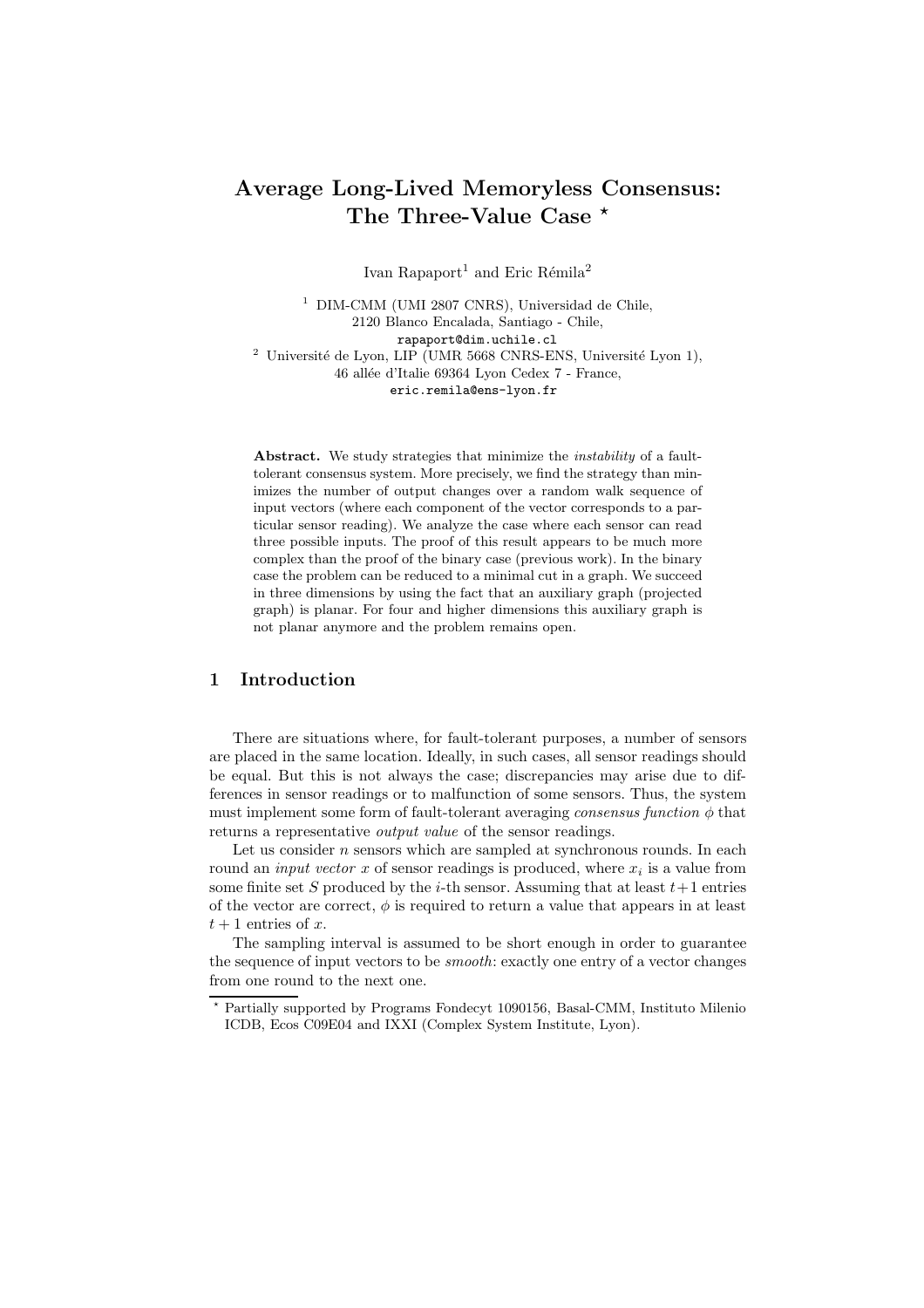A natural function  $\phi$  is the one that returns the most common value of vector x. However, the instability of such function is high. More precisely, the output value computed by such  $\phi$  could change from one round to the next one unnecessarily often.

For tackling this stability issue a worst case complexity measure was introduced in two previous papers [6, 8]. The input sequence considered in those papers was assumed to be, in addition to smooth, geodesic: the i-th entry of the input vector was allowed to change at most once over the sequence. The instability of a consensus function was given by the largest number of output changes over any such sequence, called a geodesic path.

In [1] we introduced, as an alternative measure, a more natural (and subtle) notion called average instability. We removed the geodesic requirement and therefore the smooth sequences of input vectors we considered were random walks over the hypercube. If  $P = x_0, x_1, \ldots$  is such a walk, then the average instability of a consensus function  $\phi$  is given by the fraction of time  $\phi$  changes its output over  $P$ .

We studied in [1] the case when the input is binary  $(S = \{0, 1\})$ . In particular, for the memoryless case, we proved that function  $\phi_0$ , that outputs 1 unless it is forced by the fault-tolerance requirement to output  $0$  (on vectors with t or less 1's), is optimal.

In the present paper we analyze the 3-value case  $(S = \{0, 1, 2\})$ . We extend previous result proving that the natural extension of  $\phi_0$  is in fact optimal among all the anonymous strategies (a strategy is anonymous, or symmetric, when it only depends on the number of entries of each type, and not in the respective places of the entries).

More precisely, let  $\#_b(x)$  be the number of entries of x that are equal to  $b \in \{0, 1, 2\}$ . Let  $\psi$  be the consensus function defined as follows:

 $-\psi(x) = 2$  if  $\#_2(x) \ge t + 1$ ,  $- \psi(x) = 1$  if  $\#_2(x) \le t$  and  $\#_1(x) \ge t + 1$ ,  $- \psi(x) = 0$  if  $\#_2(x) \le t$  and  $\#_1(x) \le t$ .

In this paper we prove that the consensus function  $\psi$  has optimal stability according to the average criterion (among all the consensus symmetric memoryless functions).

The proof of this result is much more complex than the proof of the binary case. In the binary case the problem can be reduced to a minimal cut in a graph. For higher dimensions this approach can not be used. In fact, the problem becomes a multiterminal cut problem, which is NP-hard [5].

We succeed in 3 dimensions by using the fact that an auxiliary graph (projected graph) is planar. Unfortunately, the auxiliary graph is not planar in 4 (and higher) dimensions. We are therefore facing a hard combinatorial problem. In fact, the multiterminal cut problem is polynomial for planar graphs and NP-complete in the general case.

We would like to point out that Davidovitch et al [6] faced the same change in the difficulty level when they extended their binary case result to a more gen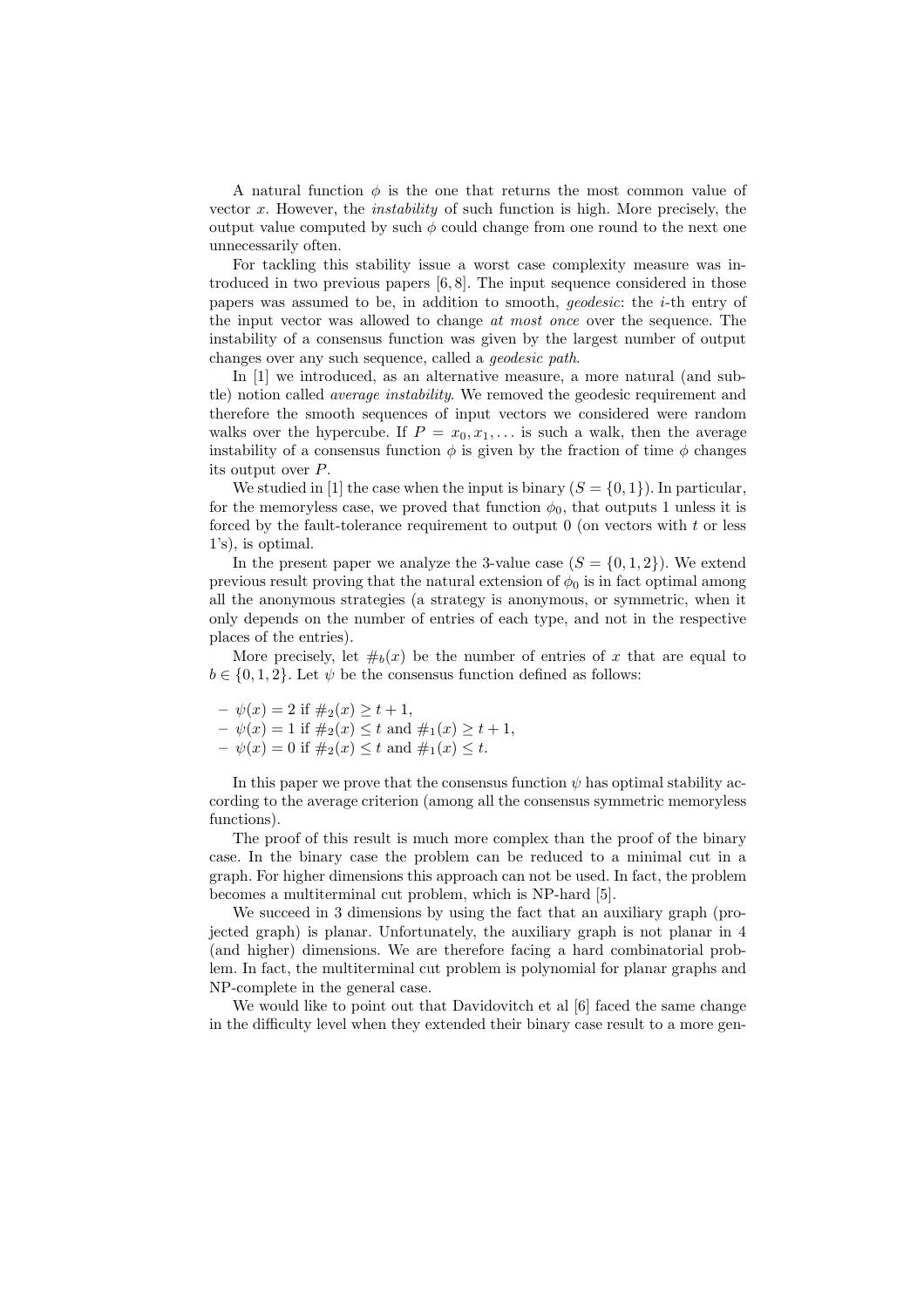eral, multi-valued result. In fact, for that extension, they had to use topological techniques in high dimensional complexes.

As noted in [8], studying the instability of consensus functions may have applications in various areas of distributed computing, such as self-stabilization [7] (indeed, see [11]), Byzantine agreement [2], real-time systems [12], complexity theory [10] (boolean functions), and VLSI energy saving [3, 14, 17] (minimizing the number of transitions).

# 2 The model

Let n, t, k be non-negative integers such that  $n \geq kt + 1$ . The set of *input vectors* is the set  $V = \{0, 1, ..., k-1\}^n$ . The *input space* is the graph  $(V, E)$  where the edges  $E$  are all the (unordered) pairs of vectors which differ in exactly one component. Notice that  $|E| = n(k-1)k^{n}/2$ . In this paper we focus in the case  $k=3$ .

The *distance*  $d(x_1, x_2)$  between two vectors  $x_1, x_2$  is the distance in the input space, i.e., the number of entries in which  $x_1$  and  $x_2$  differ. We denote by  $\#_b(x)$ the number of entries of x that are equal to  $b \in \{0, 1, 2\}$ . The corners of the input space are the vectors  $0^n$ ,  $1^n$  and  $2^n$ .

Let  $x_0, x_1, x_2, \ldots$  be a walk in the input space, i.e., a sequence  $(x_i)_{i\in\mathbb{N}}$  of vectors in V such that for each  $i \in \mathbb{N}$ , the pair  $\{x_i, x_{i+1}\}$  is an element of E.

A consensus decision function  $\phi$  assigns, to each  $x_i$ , an *output value d*  $\in$  $\{0, 1, 2\}$ . In this paper we only consider such *memoryless* functions (for which the decision depends only on the current input vector  $x_i$ , and not on the past history).

Formally,  $\phi: V \to \{0, 1, 2\}$  is the consensus decision function. The faulttolerance requirement that  $\phi$  must satisfy is the following:  $\phi(x) = d \Rightarrow \#_d(x) \ge$  $t+1$ .

A consensus decision function  $\phi$  is *symmetric* if  $\phi(x)$  depends only on the three values  $\#_0(x)$ ,  $\#_1(x)$ ,  $\#_2(x)$  (which correspond to the number of 0s, 1s and  $2s \text{ of } x$ ).

An execution of the system is a sequence  $(x_0, d_0) \rightarrow (x_1, d_1) \rightarrow \ldots$ , where  $d_i = \phi(x_i)$ .

In the sequel we will often refer to the "consensus function" instead of the "consensus symmetric memoryless decision function".

#### 2.1 Stability: random walk criterion

In [1] we proposed a new criterion that uses random walks for determining the instability of a consensus function. The idea is the following. The initial input vector  $x_0$  is chosen according to some distribution  $\lambda$ . On the other hand, if  $x_i$  is the current input vector, then the next input vector  $x_{i+1}$  is chosen in a random uniform way among the vectors at distance one from  $x_i$ .

Formally, we have a Markov process  $(P, \mu_0)$  whose set of states is V and there is a transition from x to x' if  $\{x, x'\} \in E$ . The probability of such transition is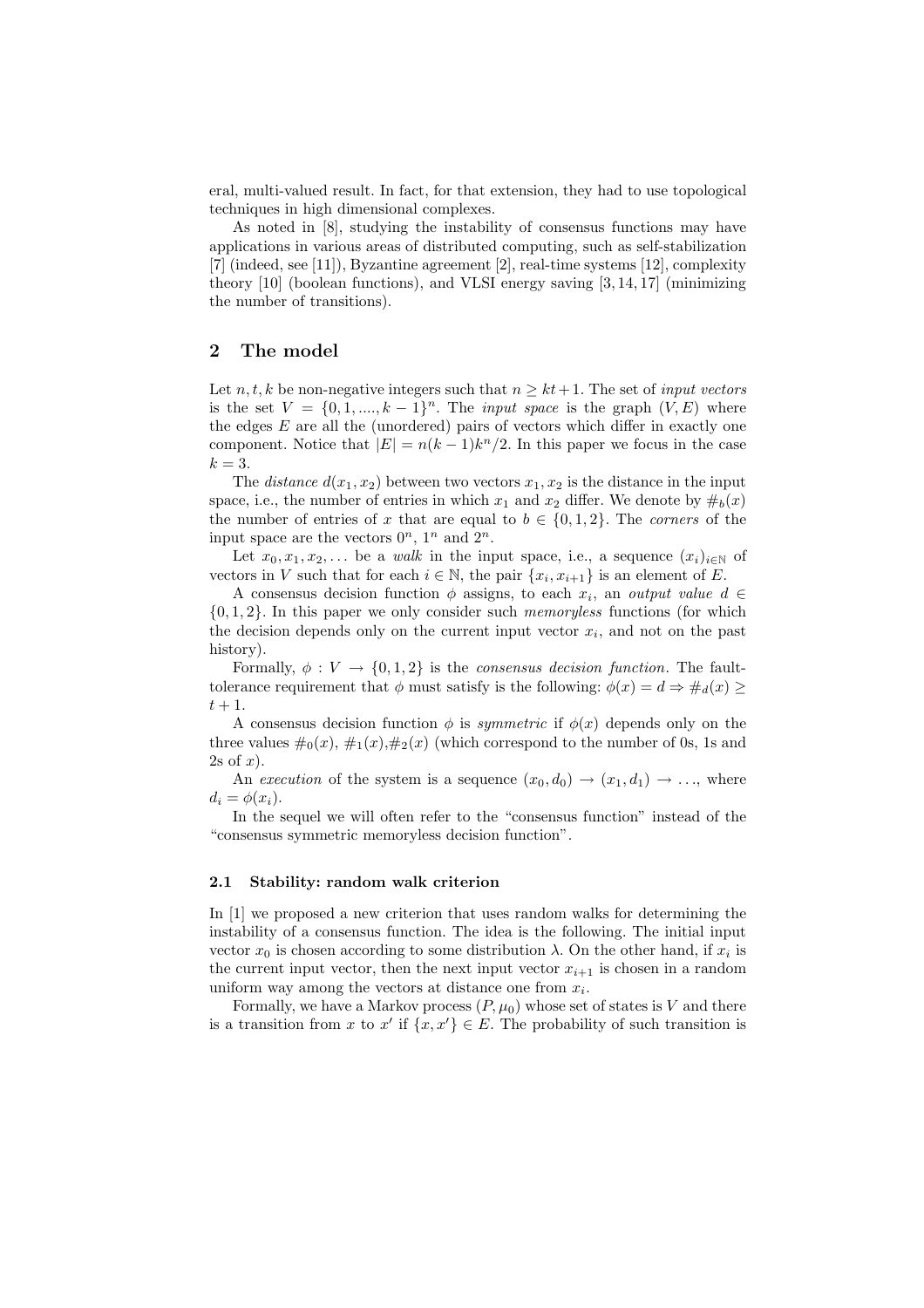$1/2n$  (this defines the transition matrix P). The initial distribution is  $\mu_0 = \lambda$ . Each state  $x_i$  has an associated output value  $d_i = \phi(x_i)$ . Therefore the random walk  $x_0, x_1, x_2, \ldots$  defines an execution.

We use the classical Kronecker notation  $\delta(i, j)$  where  $\delta(i, j) = 1$  when  $i =$ j, and  $\delta(i, j) = 0$  otherwise. Let  $c_{\lambda, l}(\phi)$  be the random variable defined by:  $c_{\lambda,l}(\phi) = \frac{1}{l} \sum_{k=0}^{l-1} \delta(d_k, d_{k+1})$ . The *average instability* of a consensus function  $\phi$ is defined by:

$$
inst(\phi) = \mathbb{E}(\lim_{l \to \infty} c_{\lambda,l}(\phi)).
$$

The average instability represents the frequency of decision changes along a random execution (and, as an easy consequence of the classical Ergodic Theorem [15], it is well defined).

Furthermore, the stationary distribution  $\pi$  of the random walk  $x_0, x_1, x_2, \ldots$ is the uniform distribution, i.e.,  $\pi_x = 1/3^n$  for every  $x \in V$  (for notation see  $[15]$ ).

Since the instability of  $\phi$  counts the number of times the function  $\phi$  changes its decision along a random walk, by the Ergodic Theorem this value tends to the number of bicolored edges (where changes in the decision take place) divided by  $|E| = n3^n$ . In other words,

$$
inst(\phi) = \frac{\sum_{\{x,y\} \in E} \delta_{\phi}(\{x,y\})}{n3^n} = \frac{|E_{\phi}|}{n3^n},
$$

where  $\delta_{\phi}(\{x, y\}) = 1$  when  $\phi(x) \neq \phi(y)$  and  $\delta_{\phi}(\{x, y\}) = 0$  otherwise, and  $E_{\phi}$ denotes the set of edges e such that  $\delta_{\phi}(e) = 1$  (i.e.,  $E_{\phi}$  is the set of bicolored edges). A detailed proof of the equality above was given for the binary case in [1]. The proof of the 3-value case is identical.

### 3 Basics for the symmetric case

We study here symmetric systems. For these systems it is convenient to use the projected input space  $(V', E', w)$ , which is a weighted graph.

Each vertex v of the projected input space  $V'$  can be seen as a triple  $(i, j, k)$ with  $i, j, k$  nonnegative, and  $i + j + k = n$ . Each of these triplets represent the set of  $\frac{n!}{i!j!k!}$  input vectors containing i 0-entries, j 1-entries and k 2-entries. We say that  $i, j$  and  $k$  are, respectively the *0-component*, the *1-component* and the 2-component of v.

On the other hand, two distinct vertices  $(i, j, k)$  and  $(i', j', k')$  are linked by an edge of E' when  $|i - i' | \leq 1$ ,  $|j - j' | \leq 1$  and  $|k - k' | \leq 1$  (remark that we necessarily have  $i = i'$  or  $j = j'$  or  $k = k'$ .

The weight  $w({v, v'})$  of the edge  ${v, v'}$  is the number of edges  ${x, x'}$  of E such that v is the projection of x and v' is the projection of  $x'$ . For  $i < n$  and  $j > 0$ , the weight of the edge  $\{(i, j, k), (i + 1, j - 1, k)\}\$ is given by the equality:

$$
w(\{(i,j,k),(i+1,j-1,k)\}) = \frac{n!}{i!(j-1)!k!}
$$
 (1)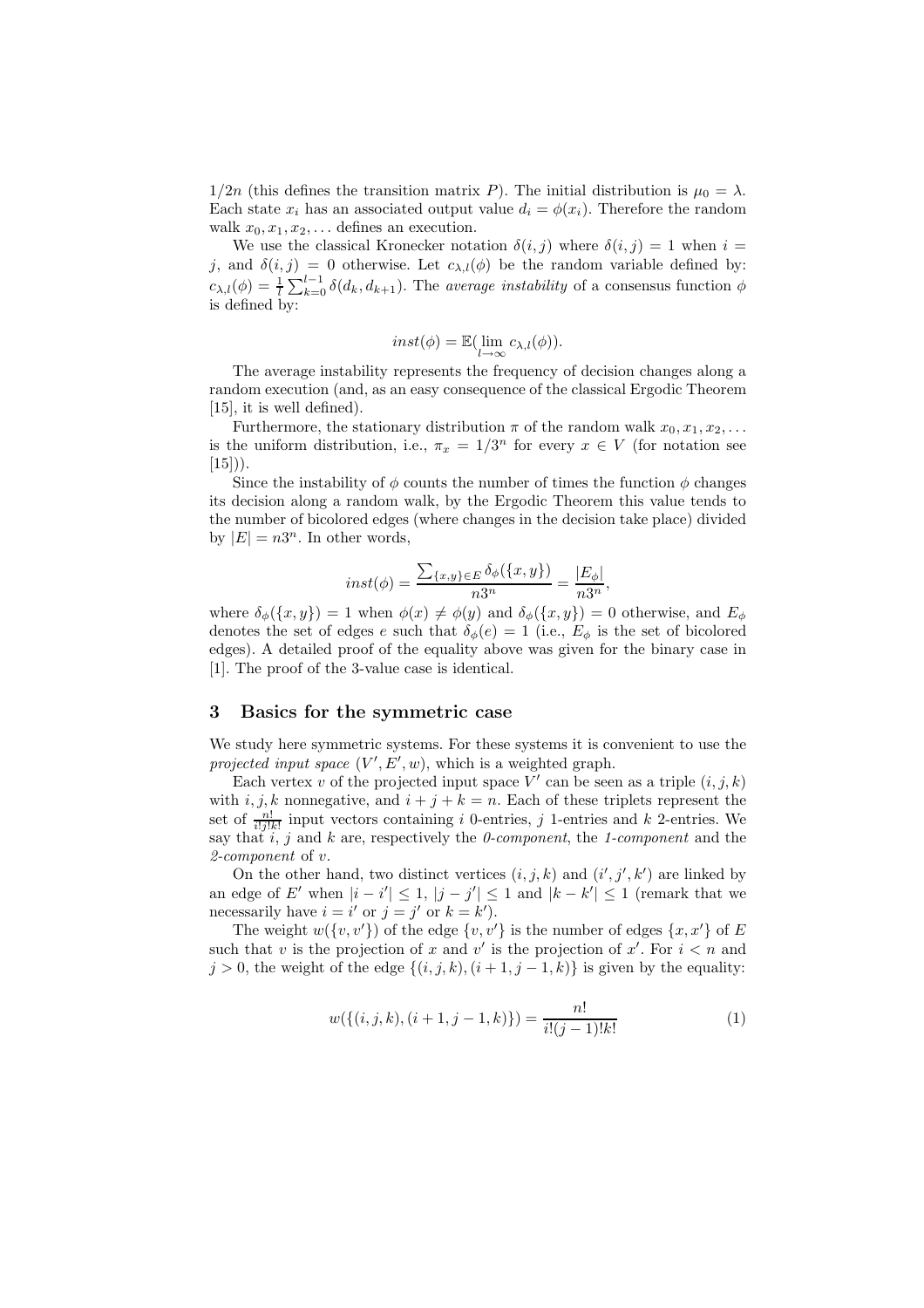For each symmetric function  $\phi$ , we define  $\phi(v) = \phi(x)$  where x is any input vector such that  $v$  is the projection of  $x$ . Therefore, in the symmetric case, the last equality of the previous section becomes:

$$
inst(\phi) = \frac{\sum_{\{v,v'\} \in E'} w(\{v,v'\}) \delta_{\phi}(\{v,v'\})}{n3^n} = \frac{\sum_{e' \in E'_{\phi}} w(e')}{n3^n},
$$

where  $\delta_{\phi}(\{v, v'\}) = 1$  when  $\phi(v) \neq \phi(v')$ ,  $\delta_{\phi}(\{v, v'\}) = 0$  otherwise, and  $E'_{\phi}$ denotes the set of edges  $e'$  of  $E'$  such that  $\delta_{\phi}(e') = 1$  (in other words,  $E'_{\phi}$  is the set of bicolored edges in the projected input graph). It follows that, when we want to minimize the instability, we have to minimize the quantity  $\sum_{e' \in E'_\phi} w(e').$ 

The structure of the projected input space is easily understandable. It can be seen as a part of the triangular lattice delimited by an equilateral triangle of side length n, whose extreme points are the corners  $(n, 0, 0)$ ,  $(0, n, 0)$  and  $(0, 0, n)$  In particular, this graph is planar. More precisely, we will use the following drawing: we take three points a, b, c, of the plane  $\mathbb{R}^2$ , usually  $a = (0,0), b = (n,0)$  and  $c = (\frac{n}{2}, \frac{n\sqrt{3}}{2})$ . Each vertex  $(i, j, k)$  is identified with the point  $p_{ijk}$  which is the barycenter of  $(a, i), (b, j)$ , and  $(c, k)$ . Edges are classically represented by lines segments linking neighbor vertices. This representation is called the canonical representation of the projected input space.

We associate vectors to edges and faces: the vector corresponding to the edge  $e = \{v, v'\}$  is the average between its endpoints vectors, i.e., the vector corresponding to the center of the line segment  $[v, v']$ . Hence, the vector of the edge  $e = \{v, v'\}$  is formed by two semi-integer values and one integer value. The vector of a (finite) triangular face  $\phi$  is the average between its vertices, i.e., the vector corresponding to the center of f. This vector is of the form  $(x, y, z)$ , with  $3x, 3y$  and  $3z$  being all integers (moreover, one can check that  $3x, 3y$  and  $3z$  are equal modulo 3).

We recall that the dual graph of the projected input space  $(V', E')$  is the (multi)graph  $(F, E')$  such that F is the set of faces induced by  $(V', E')$ , and a pair  $\{f, f'\}$  is an edge if there exists  $\{v, v'\} \in E'$  such that the line segment  $[v, v']$  is shared by both f and f'. As it is usually done, we refer indistinctly to the edge  $\{f, f'\}$  of the dual graph and to the same edge  $\{v, v'\}$  of the projected input space. Since the canonical representation of the projected input space is part of the triangular lattice of the plane, the canonical representation of the dual graph is part of the hexagonal lattice, with all pending edges linked to a particular vertex of the dual graph, which is the infinite face  $f_{\infty}$ .

Let *i* be an integer. We define the edge set  $E_{x=\frac{i}{2}}$  as the set of edges whose 0-component is  $\frac{i}{2}$ . In other words,  $E_{x=\frac{i}{2}}$  is the set of edges intersecting the closed line segment  $[(\frac{i}{2}, n - \frac{i}{2}, 0), (\frac{i}{2}, 0, n - \frac{i}{2})]$ . Notice that an edge intersects this closed line segment if and only if the corresponding edge of the dual graph also intersects the same line segment (with the convention that the vertices of the dual graph are placed in the center of the triangular faces). One can define, in a similar way, for any integer j,  $E_{y=\frac{j}{2}}$  and, for any integer k,  $E_{z=\frac{k}{2}}$  (using respectively the 1-component and the 2-component).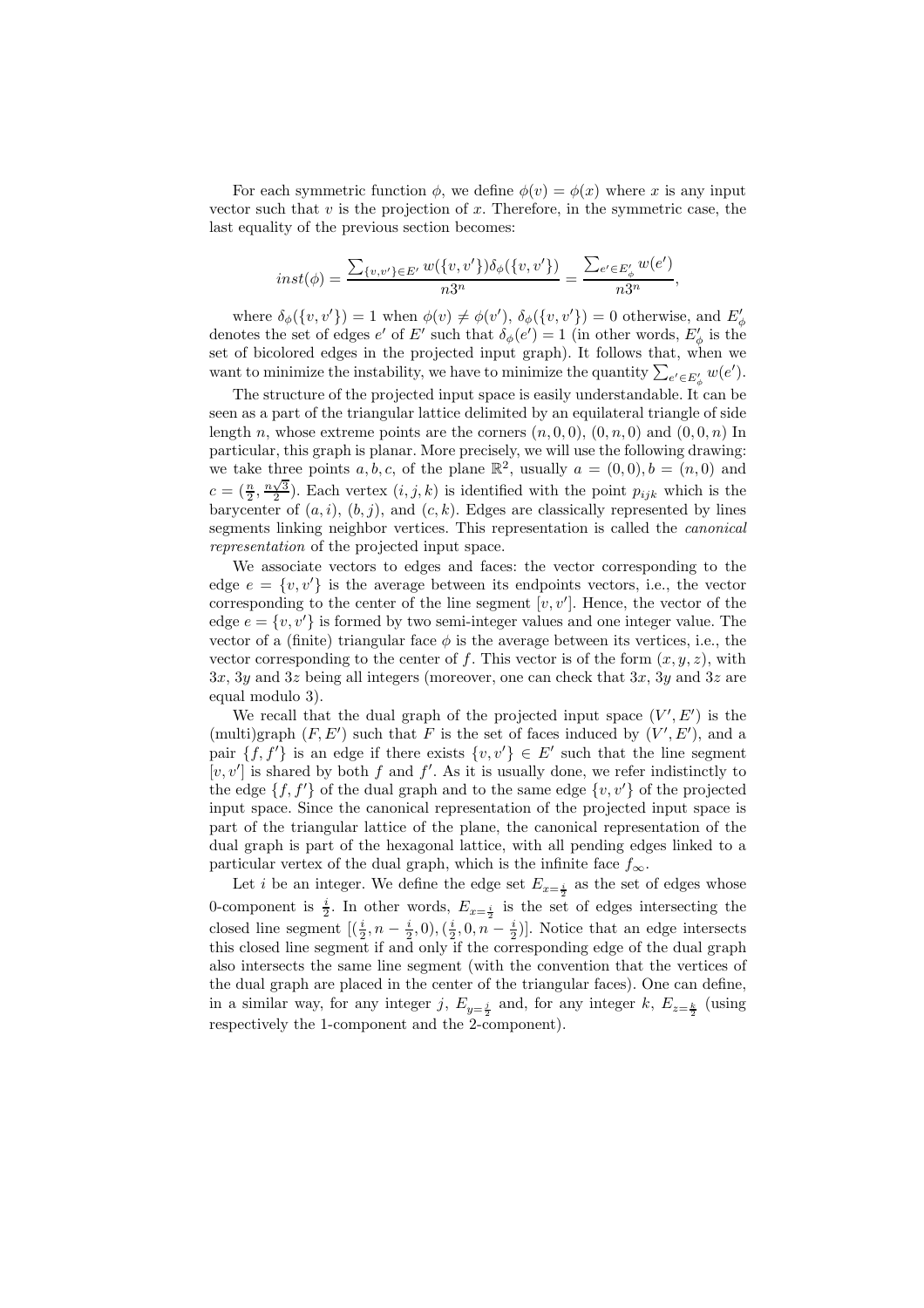**Lemma 1.** Let e be an edge of  $E_{x=\frac{i}{2}}$  with vector  $(\frac{i}{2}, \frac{j}{2}, \frac{2n-i-j}{2})$ .

- − Let sym(e) be the edge with vector  $(\frac{i}{2}, \frac{2n-i-j}{2}, \frac{j}{2})$ . We have  $w(e) = w(sym(e))$ .
- $-$  For i odd, and j+1 ≤  $\frac{2n-i}{2}$ , let  $e_+$  denote the edge with vector  $(\frac{i}{2}, \frac{j+1}{2}, \frac{2n-i-j-1}{2})$ 
	- If j is even, then  $w(e) = w(e_+),$ • If j is odd, then  $w(e) < w(e_+)$ .
- $-$  For i even (which enforces j being odd) and  $j + 2 \leq \frac{2n-i}{2}$ , let  $e_+$  denote the
	- edge with vector  $(\frac{i}{2}, \frac{j+2}{2}, \frac{2n-i-j-2}{2})$ . We have  $w(e) < w(e_+)$ .

Proof. This lemma is a direct consequence of equality 1.

The lemma above describes the evolution of weights of edges in  $E_{x=\frac{i}{2}}$ . First, it says that there is a weight symmetry with respect to the median axis, formed by points  $(x, y, z)$  such that  $y = z$ . Secondly, the lemma also says that the weight increases as you move towards the median axis.

Each consensus function  $\phi$  divides the vertices of the projected input space (and therefore the plane since the graph is planar) into three zones, one for each output value. Each zone contains the corresponding corner. Notice that zones are not necessarily connected.

Consider the set  $E_{\phi}$  of bicolored edges induced by  $\phi$  or, more precisely, consider the corresponding edges in the dual graph. These edges form cycles, which surround connected components of the zones.

We call *network* a subset of edges. Given a network N, the weight  $w_{x=\frac{1}{2}}^N$  is defined by  $w_{x=\frac{i}{2}}^N = min\{w(e) | e \in E_{x=\frac{i}{2}} \cap N\}$  (we say that  $w_{x=\frac{i}{2}}^N = \infty$  when  $E_{x=\frac{i}{2}} \cap N$  is empty). This weight represents the minimal necessary weight for passing from one side of the segment  $[(\frac{i}{2}, n-\frac{i}{2}, 0), (\frac{i}{2}, 0, n-\frac{i}{2})$  to the other part still remaining in the network N.

**Lemma 2.** Consider a simple path p (of the dual graph) linking a finite face  $f_0$ to the infinite face  $f_{\infty}$ , remaining in a network N, whose last edge belongs to  $E_{x=0}$ . Let  $(i_0, j_0, k_0)$  be the vector corresponding to  $f_0$ . The sum  $\sum_{e \in p} w(e)$  is denoted by  $w(p)$ . We have the inequality:

$$
w(p) \geq \sum_{0 \leq i < 2i_0} w_{x=\frac{i}{2}}^N
$$

*Proof.* This is obvious since, for each integer i such that  $0 \leq i \leq 2i_0$ , the path must contain an edge of  $E_{x=\frac{i}{2}}$  and the sets  $E_{x=\frac{i}{2}}$  are pairwise disjoint.

## 4 Our result

The following theorem is the main result of the paper.

**Theorem 1.** Consider the consensus function  $\psi$  defined by: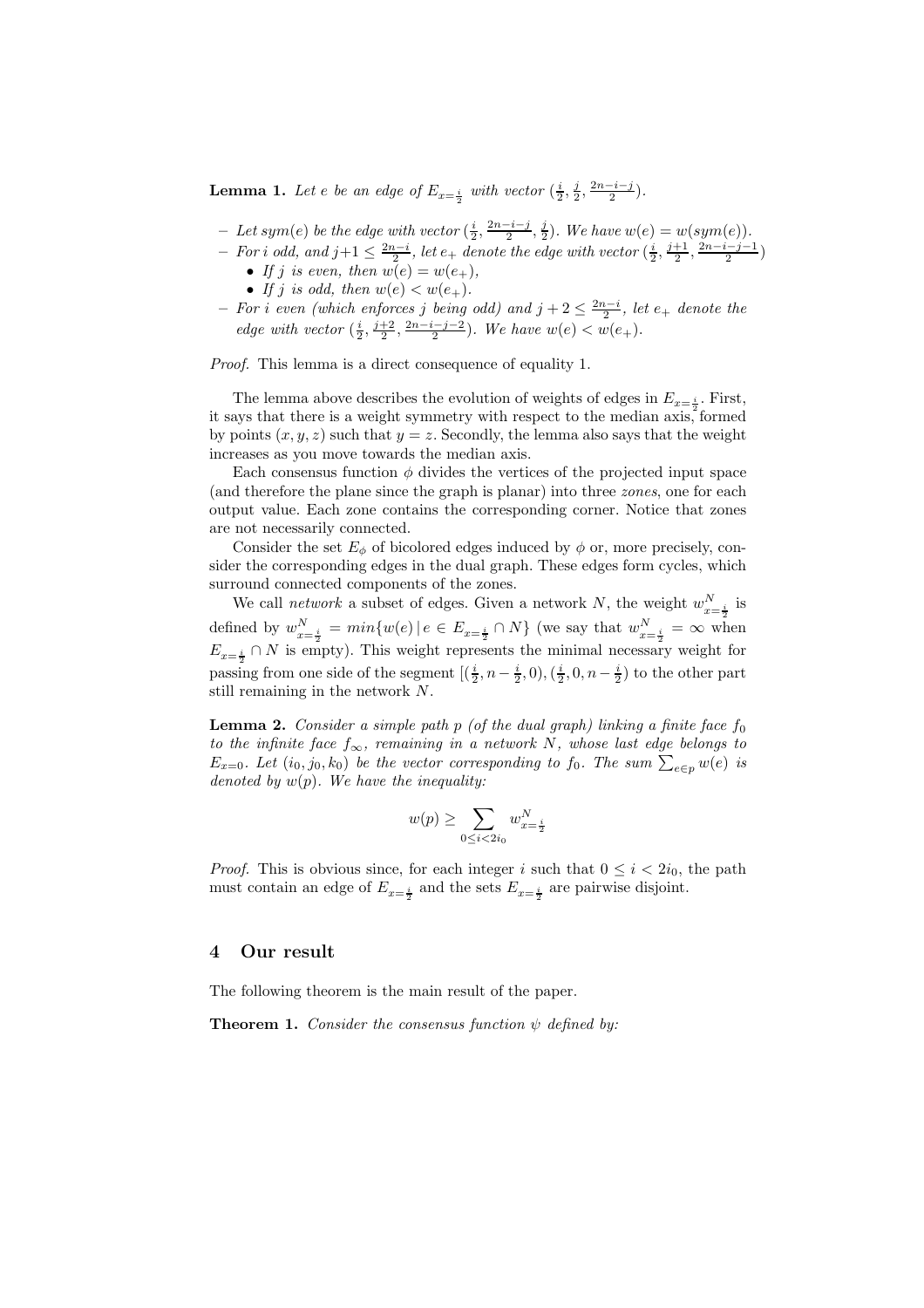

Fig. 1. An application of Lemma 2, with the network  $N_0$  formed by edges whose 1components and 2-components are both at least 3/2. The weight of the path issued from the star is larger than the weight of the marked edges in the horizontal path issued from the cell of vector  $(n-2t-\frac{2}{3},t+\frac{1}{3},t+\frac{1}{3})$  (notice that this path is a boundary path induced by the consensus function  $\psi$ ).

 $- \psi(x) = 2 \text{ if } \#_2(x) \geq t+1,$  $- \psi(x) = 1$  if  $\#_2(x) \le t$  and  $\#_1(x) \ge t + 1$ ,  $- \psi(x) = 0$  if  $\#_2(x) \le t$  and  $\#_1(x) \le t$ .

The consensus function  $\psi$  has optimal stability according to the average criterion, among all symmetric functions.

We decompose the proof into two lemmas from which the theorem is a direct consequence. We first limit ourselves to the case when each of the three zones formed from vertices with the same output value is connected in the merged input gragraph.

**Lemma 3.** Let  $\phi$  be a consensus function for which each of the three zones induced by  $\phi$  is connected. We have  $inst(\phi) \geq inst(\psi)$ .

*Proof.* In this case,  $E'_{\phi}$  is just formed (in the dual graph) by three edge disjoint paths linking a face  $f_0 = (i_0, j_0, k_0)$ , with  $i_0 > t$ ,  $j_0 > t$ , and  $k_0 > t$  to the infinite face  $f_{\infty}$ . We call  $p_0$  the path linking  $f_0$  to  $f_{\infty}$  and crossing the set  $E_{x=0}$ . This path is the boundary between the 1-zone and the 2-zone.

We denote by  $N_0$  the network formed by edges whose vector  $(x, y, z)$  are such that  $y > t$  and  $z > t$ . The path  $p_0$  remains in  $N_0$  thus, applying Lemma 1, we get:

$$
w(p_0) \ge \sum_{0 \le i < 2i_0} w_{x = \frac{i}{2}}^{N_0}.
$$

In the same way we get  $w(p_1) \ge \sum_{0 \le j < 2j_0} w_{y=0}^{N_1}$  $\sum_{y=\frac{j}{2}}^{N_1}$  and  $w(p_2) \ge \sum_{0 \le k < 2k_0} w_{z=\frac{k}{2}}^{N_2}$ .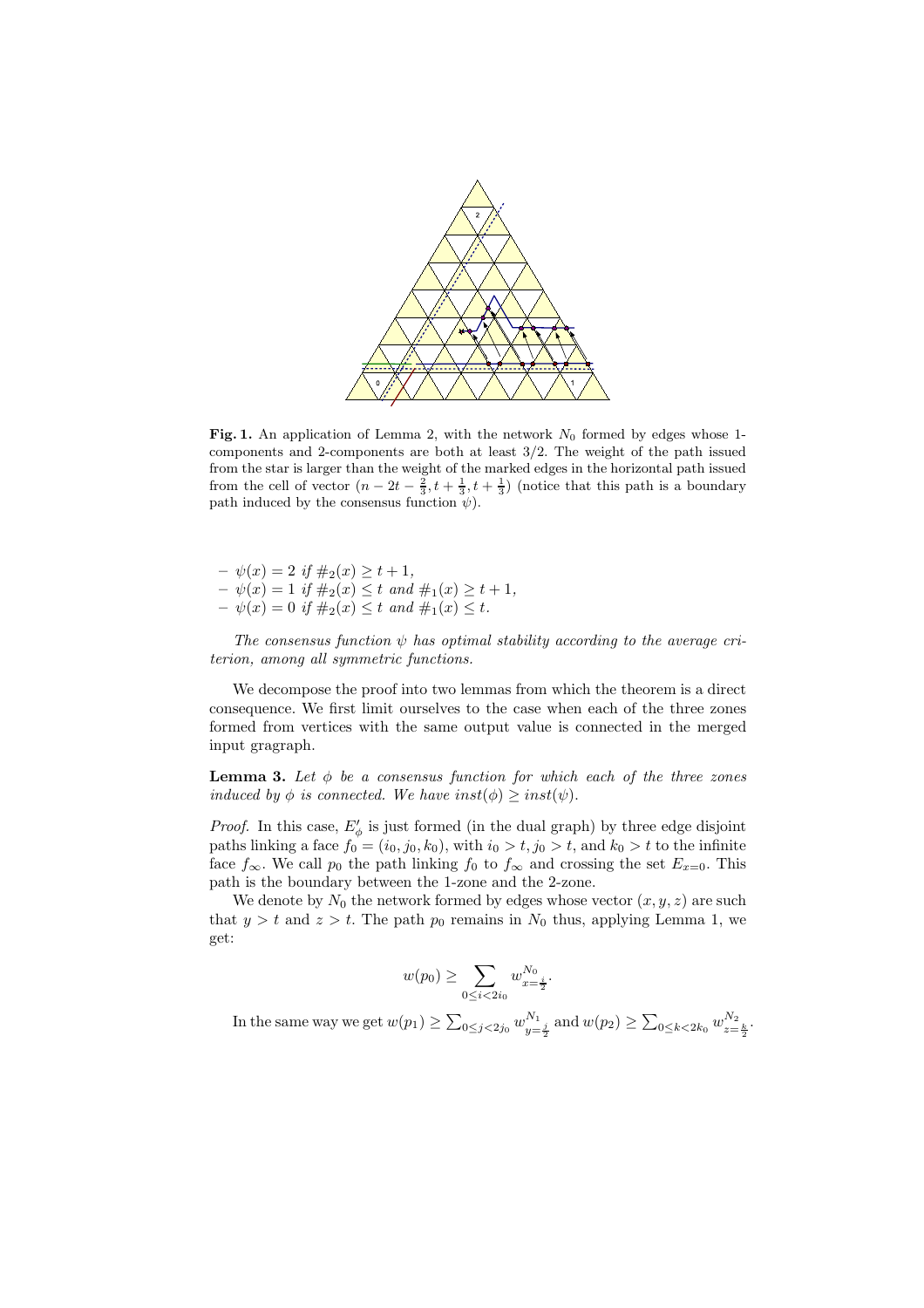Adding these inequalities, we get a lower bound for  $w(E'_{\phi}) = w(p_0) + w(p_1) +$  $w(p_2)$ . But this bound is not sufficient to get our result. We need a refinement of Lemma 2 using other separating edge sets.

Up to symmetry, it can be assumed that  $i_0 \geq j_0$ . We define the integer  $j_1$  as the lowest integer such that  $j_1 \geq 2j_0$ . For  $2t < k < 2k_0$ , we state  $i_k = 2n - k - j_1$ in such a way that  $L_k = (i_k/2, j_1/2, k/2)$  and  $R_k = (j_1/2, i_k/2, k/2)$  have semiinteger or integer coordinates.

The set  $E_{z=k/2}^{f_0}$  is formed by edges listed below (see Figure 2):

- the edges of  $E_{z=k/2}$  whose whose 1-component is at least  $j_1$  and whose 0component is at least  $j_1$  (i.e. the edges which meet the line segment  $[L_k, R_k]$ ).
- the edges of  $E_{x=i_k/2}$  whose 2-component is at most k (i.e., the edges which intersect the line segment  $[L_k,(i_k/2, 0, n - i_k/2)]$ .
- the edges of  $E_{j=i_k/2}$  whose 2-component is at most k (i.e., the edges which intersect the line segment  $[R_k,(0,i_k/2,n-i_k/2)]$ .

Given a network N, the weight  $u_{z=k/2}^{N}$  is defined by:  $u_{z=k/2}^{N} = min\{w(e'), |e' \in$  $E_{z=k/2}^{f_0} \cap N$ . This weight represents the minimal necessary weight for passing from one side of the cut  $E_{z=k/2}^{f_0}$  to the other part still remaining in the network N.



Fig. 2. The improvement of the argument of Lemma 2. We use some "broken lines". For each marked edge of  $E'_{\psi}$ , one can find an edge of larger weight on the path issued from the star.

Consider the path  $p_2$  (of the dual of the projected input graph) linking the face  $f_0$  to the infinite face  $f_{\infty}$  and remaining in the network  $N_2$ . We have:

$$
w(p_2) \ge \sum_{0 \le k \le 2t} w_{z=\frac{k}{2}}^{N_2} + \sum_{2t < k \le k_0} u_{z=\frac{k}{2}}^{N_2} ,
$$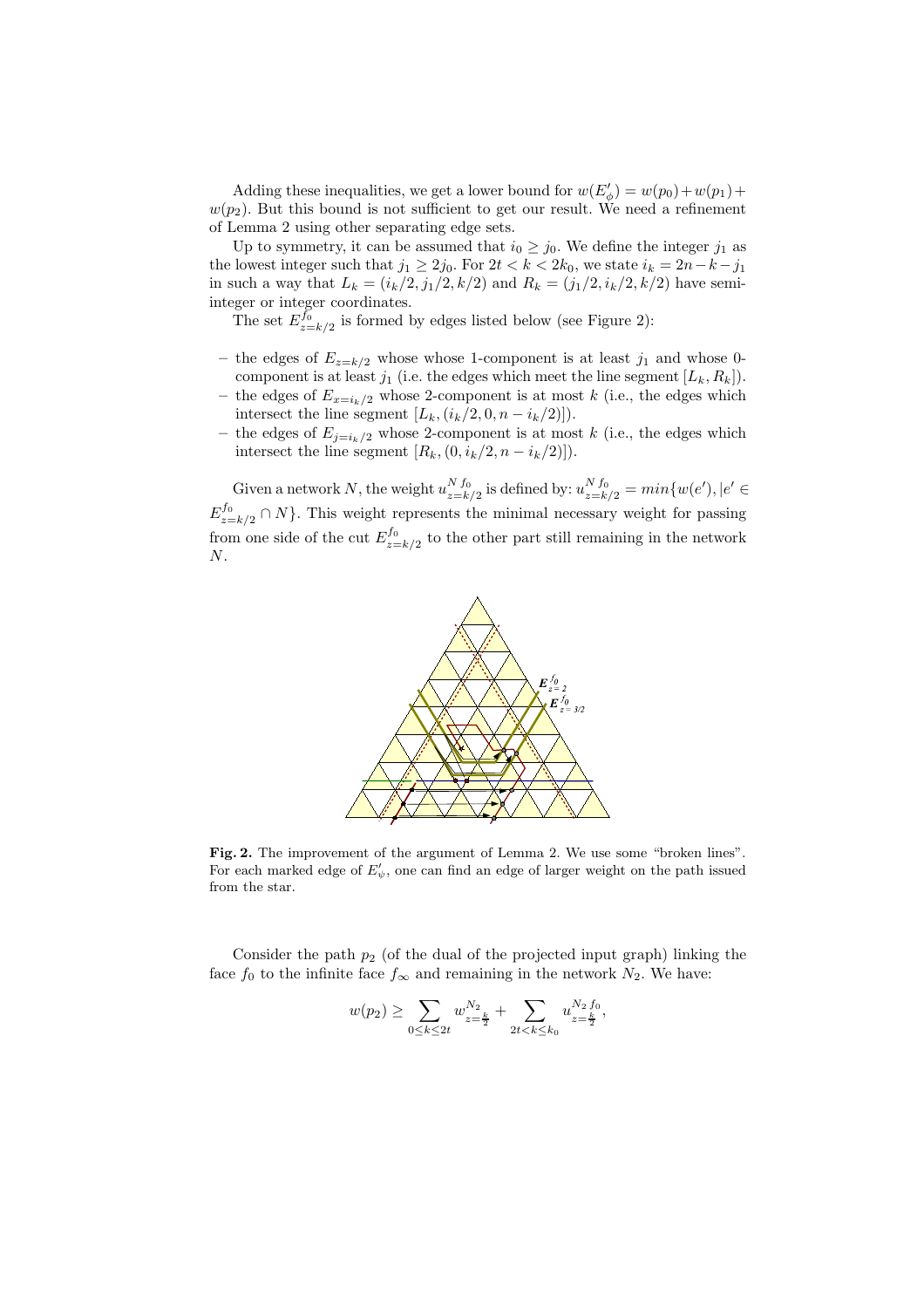because the considered cut sets of edges are pairwise disjoints and  $p_2$  contains at least an edge of each of these sets.

From Lemma 1, we have:  $u_{z=\frac{k}{2}}^{N_2} = w_{x=\frac{k}{2}}^{N_0}$  $\frac{N_0}{x=\frac{i_k}{2}}$ , since an edge of minimal weight for the two corresponding edge sets  $(E_{z=\frac{k}{2}}^{f_0} \cap N_2$  and  $E_{x=\frac{i_k}{2}} \cap N_0$ ) is the edge of vector  $(\frac{i_k}{2}, \frac{2t+1}{2}, \frac{2n-i_k-2t-1}{2})$ . Moreover,  $2t < k < 2k_0$  if and only if  $2n 2k_0 - j_1 \leq i_k \leq 2n - 2t - j_1$ . From the definition of  $j_1$  this exactly means  $\sum$  $2n - 2k_0 - 2j_0 \leq i_k \leq 2n - 2t - 2j_0$ , i.e.  $2i_0 \leq i_k \leq 2n - 2t - 2j_0$ . Therefore,  $_{2t < k \leq k_0} u_{z=\frac{k}{2}}^{N_2} f_0 = \sum_{2i_0 \leq i \leq 2n-2t-2j_0} w_{x=\frac{i}{2}}^{N_0},$  which gives:

$$
w(p_2) \ge \sum_{0 \le k \le 2t} w_{z=\frac{k}{2}}^{N_2} + \sum_{2i_0 \le i \le 2n-2t-2j_0} w_{x=\frac{i}{2}}^{N_0}
$$

On the other hand, for  $2t < j < 2j_0$ , we have, from Lemma 1,  $w_{ij}^{N_1}$  $y=\frac{j}{2}$  =  $w^{N_0}_{\pi}$  $\frac{x}{x} = \frac{2n-2t-j}{2}$ : an edge of minimal weight in the edge set  $E_{y=\frac{j}{2}} \cap N_1$  is the edge e of vector  $(\frac{2n-j-2t-1}{2}, \frac{j}{2}, \frac{2t+1}{2})$ , an edge of minimal weight in the edge set  $E_{x=\frac{2n-2t-j}{2}} \cap N_0$  is the edge e' of vector  $(\frac{2n-j-2t}{2}, \frac{j+1}{2}, \frac{2t+1}{2})$ , and  $w(e) = w(e')$ . Thus,  $\sum_{2t < j < 2j_0} w_{y}^{N_1}$  $\frac{N_1}{y=\frac{j}{2}} = \sum_{2t < j < 2j_0} w_{x=0}^{N_0}$  $\frac{N_0}{x=\frac{2n-2t-j}{2}} = \sum_{2n-2t-2j_0 < i < 2n-4t} w_{x=\frac{i}{2}}^{N_0},$ which gives:

$$
w(p_1) \ge \sum_{0 \le j \le 2t} w_{y=\frac{j}{2}}^{N_1} + \sum_{2n-2t-2j_0 < i < 2n-4t} w_{x=\frac{j}{2}}^{N_0}.
$$

We recall that

$$
w(p_0) \ge \sum_{0 \le i < 2i_0} w_{x = \frac{i}{2}}^{N_0}.
$$

We have  $w(E'_{\phi}) = w(p_0) + w(p_1) + w(p_2)$ , thus, adding the three previous main inequalities, we get:

$$
w(E'_{\phi}) \ge \sum_{0 \le i < 2n - 4t} w_{x = \frac{i}{2}}^{N_0} + \sum_{0 \le j \le 2t} w_{y = \frac{j}{2}}^{N_1} + \sum_{0 \le k \le 2t} w_{z = \frac{k}{2}}^{N_2}.
$$

But  $\sum_{0 \le i < 2n-4t} w_{x=\frac{i}{2}}^{N_0}$  is exactly the weight of the path separating the 2-zone and the 1-zone for the function  $\psi$ ,  $\sum_{0 \leq j \leq 2t} w_{y=0}^{N_1}$  $\frac{N_1}{y=\frac{1}{2}}$  is exactly the weight of the path separating the 2-zone and the 0-zone for the function  $\psi$ , and  $\sum_{0 \le k \le 2t} w_{z=\frac{k}{2}}^{N_2}$ is exactly the weight of the path separating the 1-zone and the 0-zone for the function  $\psi$ . Thus the second member of the equality is exactly  $w(E'_{\psi})$ . We have:  $w(E'_\phi) \geq w(E'_\psi).$ 

**Lemma 4.** Let  $\phi$  be a consensus function. There exists a consensus function  $\phi'$  for which each the induced zones induced by  $\phi'$  are connected, such that  $inst(\phi') \leq inst(\phi).$ 

*Proof.* Actually, we prove a (little bit) stronger fact: if a zone induced by  $\phi$  is not connected, then there exists a consensus function  $\phi'$  such that  $inst(\phi') < inst(\phi)$ .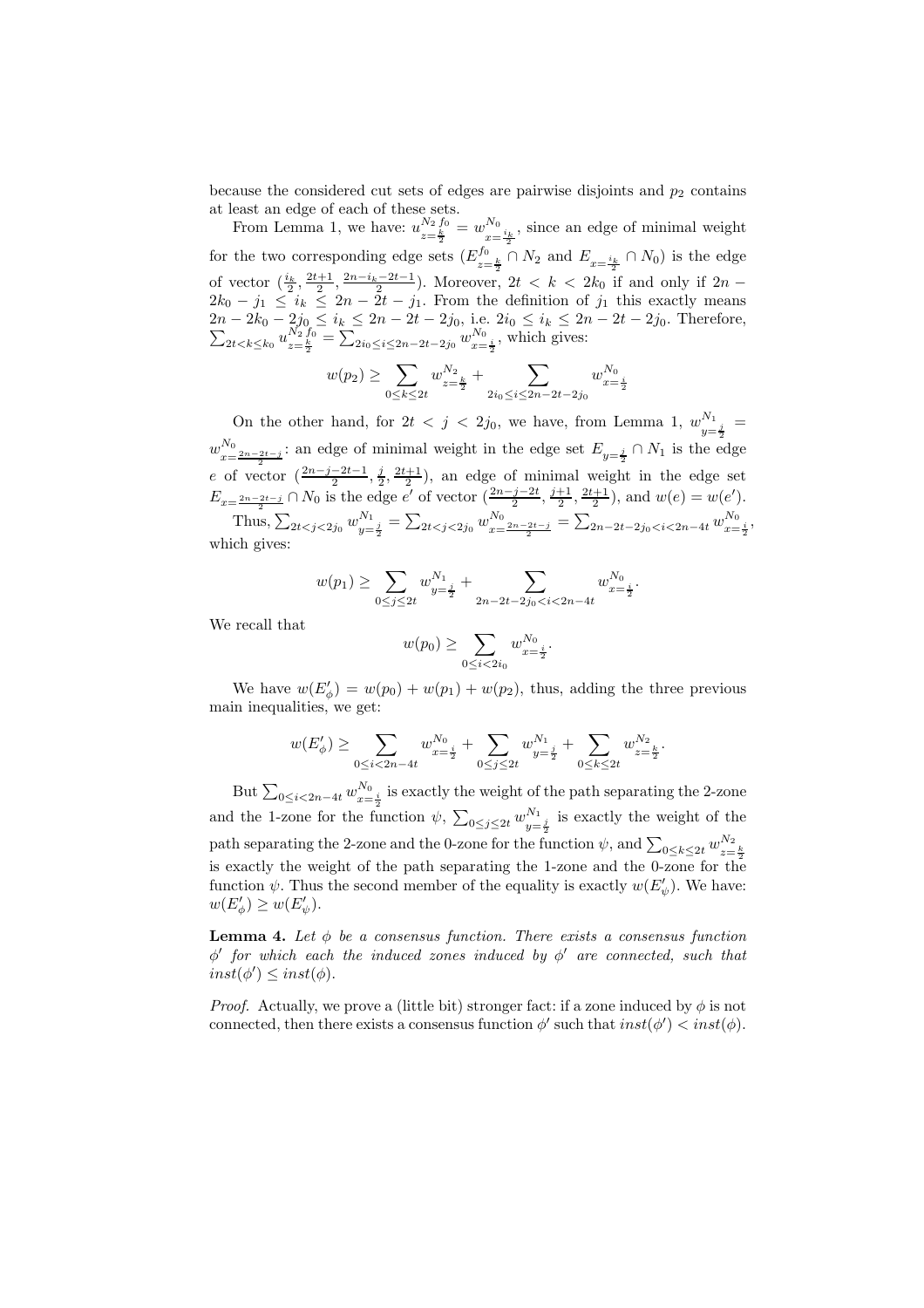If we apply this fact a sufficient number of times, then we will end up with consensus function with connected zones (obtaining the lemma), since the set of consensus functions is finite.

We call, for short, *0-domain* any connected component of the 0-zone (we define in a same way 1-domains and 2-domains). Assume that the 0-zone of  $\phi$ is not connected and let  $D$  be a 0-domain which does not contain the vertex  $(n, 0, 0)$ . Let  $(i_1, j_1, k_1)$  be a vertex of D with  $j_1$  minimal and  $(i_2, j_2, k_2)$  be a vertex of  $D$  with  $k_2$  minimal.

First assume that  $j_1 \geq t+1$ . If there exists an edge  $e = \{v, v'\}$ , bicolor for  $\phi$ , with  $v \in D$  and  $\phi(v') = 2$ , then the function  $\phi_2$ , defined by  $\phi_2(v) = 2$  for  $v \in D$ , and  $\phi_2(v) = \phi(v)$  otherwise, is a consensus function such that  $inst(\phi_2) < inst(\phi)$ : we are done. Otherwise, each edge  $e = \{v, v'\}$ , bicolor for  $\phi$ , with  $v \in D$  is such that  $\phi(v') = 1$ . This enforces that, for any such edge, the 2-component of v is at least  $t + 1$ . Thus the function  $\phi_1$ , defined by  $\phi_1(v) = 1$  for  $v \in D$ , and  $\phi_2(v) = \phi(v)$  otherwise, is a consensus function, such that  $inst(\phi_1) < inst(\phi)$ : we are done.



Fig. 3. the function  $\phi'$  used in the tricky case of Lemma 4. The marked edges are some potential edges of  $E_{\phi}$ <sup>'</sup>  $\setminus E_{\phi}$ . Arrows indicate the way for fetching *i*(*e*).

A similar argument can be used if it is assumed that  $k_2 \geq t+1$ . It remains to treat the tricky case when  $j_1 \leq t$  and  $k_2 \leq t$ . We state  $V_{j_1,k_2} = \{(i,j,k) \in$  $\mathbb{N}^3 | i+j+k = n, j_1 \leq j, k_2 \leq k$ . In this case, since D is connected, one can fix a simple path p in D from  $(i_1, j_1, k_1)$  to  $(i_2, j_2, k_2)$ . Let support $(p)$  denote the set of vertices appearing in  $p$ . From the Jordan curve theorem [9, ?], the path  $p$ divides  $V_{j_1,k_2} \setminus support(p)$  into two parts, both connected in the projected input graph. Let  $D_p$  be the part which contains the vertex  $(n - 2t, t, t)$  (this vertex is not element of support $(p)$  since it is not element of  $D$ ). Notice that the 0component of any vertex of  $D_p$  is at least  $t + 1$ . Thus, the function  $\phi'$ , defined by  $\phi'(v) = 0$  for  $v \in D_p$ , and  $\phi'(v) = \phi(v)$  otherwise, is a consensus function (see Figure 3).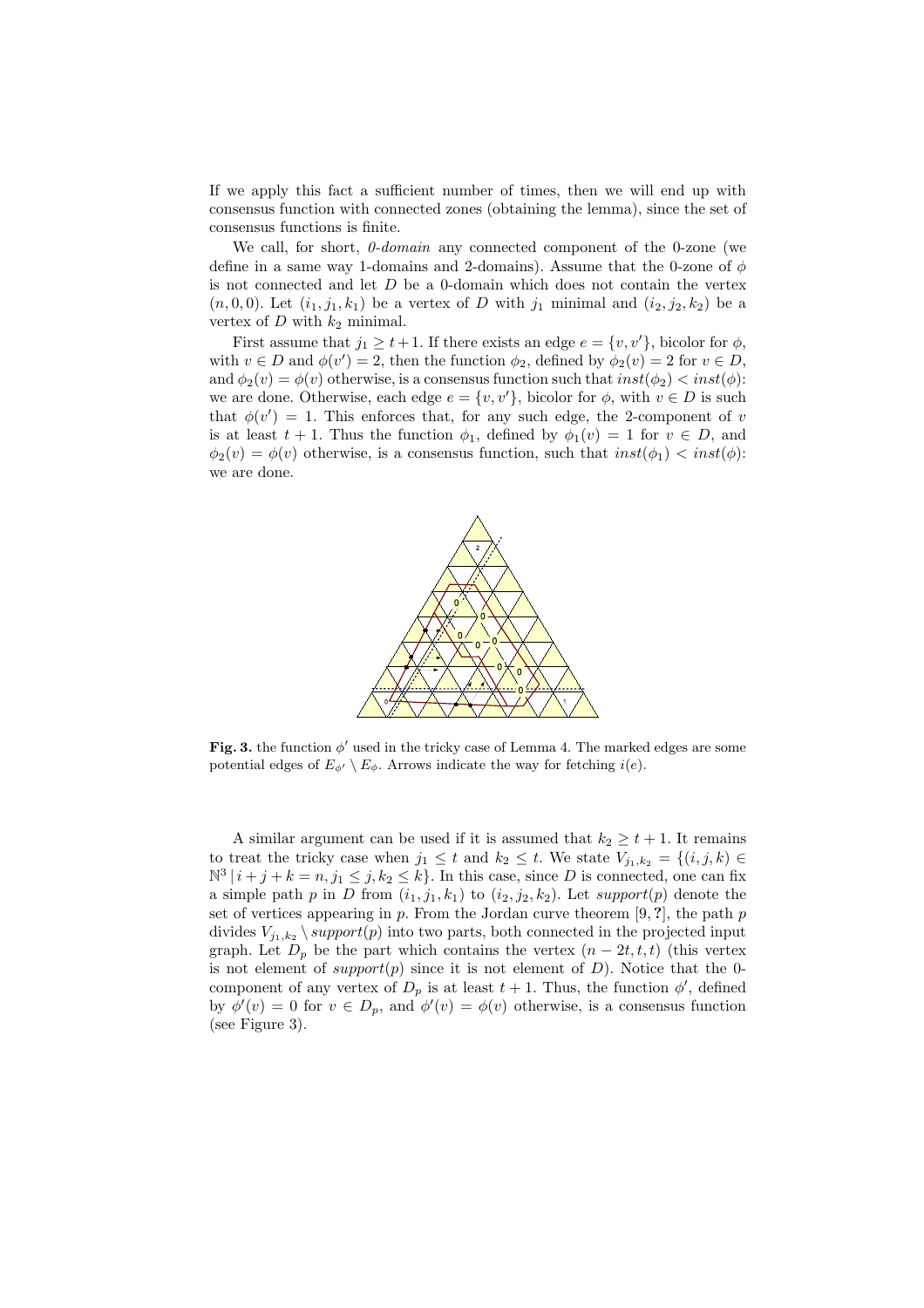The set  $E'_{\phi'} \backslash E'_{\phi}$  can be partitioned into two sets  $E_j$  and  $E_k$ , where  $e = \{v, v'\}$ is element of  $V_k$  if v is a vertex of  $D_p$  whose 2-component is  $k_2$  and  $v'$  is a vertex whose 2-component is  $k_2 - 1$  such that  $\phi(v') = 1$ , and, on the symmetric way,  $e = \{v, v'\}$  is element of  $V_j$  if v is a vertex of  $D_p$  whose 1-component is  $j_1$  and v' is a vertex whose 1-component is  $j_1 - 1$  such that  $\phi(v') = 2$ .

Take an edge  $e = \{v, v'\}$  of  $V_k$ , and let  $\left(\frac{2n-j-2k_2+1}{2}, \frac{j}{2}, \frac{2k_2-1}{2}\right)$  be its vector. Let k' be the lowest integer such that  $k' \geq 2k_2 - 1$  and the edge of vector  $\left(\frac{2n-j-k'}{2}\right)$  $\frac{j-k'}{2}, \frac{j}{2}, \frac{k'}{2}$  $\frac{\varepsilon}{2}$ ) is bicolor for  $\phi$ . This last edge is denoted by  $i(e)$  (informally,  $i(e)$  is the edge of  $E_{y=\frac{j}{2}}$  which allows to go out of the connected component containing e for  $\phi$ ). We have  $j \geq 2t + 1$ , since  $i(e)$  is bicolor, thus we have  $k' \le 2n - 2t - 1$ . Thus  $2k_2 - 1 < k' < 2n - 2t - 1$ , which gives, from Lemma 1,  $w(e) < w(i(e))$ . Moreover,  $i(e)$  is not element of  $E_{\phi'}$  since, by definition, both vertices of  $i(e)$  are elements of  $D_p \cup support(p)$ .

In a similar way, for each edge  $e = \{v, v'\}$  of  $V_j$ , let  $\left(\frac{2n-2j_1-k+1}{2}, \frac{2j_1-1}{2}, \frac{k}{2}\right)$  be its vector. Let j' be the lowest integer such that  $j' \geq 2j_1-1$  and the edge of vector  $\left(\frac{2n-j'-k}{2},\frac{j'}{2}\right)$  $\frac{j'}{2}, \frac{k}{2}$ ) is bicolor for  $\phi$ . This last edge is denoted by  $i(e)$  (informally,  $i(e)$  is the edge of  $E_{z=\frac{k}{2}}$  which allows to go out of the connected component containing e for  $\phi$ ). We have:  $w(e) < w(i(e))$  and moreover,  $i(e)$  is not element of  $E_{\phi'}$ .



**Fig. 4.** Injectivity of the mapping i in Lemma 4, in the tricky case when i and j both are odd. If  $i(e) = i(e')$ , the  $i(e)$  is the common edge. Each vertex v from e to the common edge is such that  $\phi(v) = 1$  and, by symmetry, each vertex v' from e' to the common edge is such that  $\phi(v') = 2$ . Contradiction (at the vertex with question marks).

The other edges of  $E_{\phi'}$  are contained in  $E_{\phi}$ . For these edges, we state:  $i(e) = e$ . We claim that the mapping  $i$  is injective. To see it, we only have to check that if e is an edge of  $V_k$  and  $e'$  is an edge of  $V_j$ , then  $i(e) \neq i(e')$ . This can be easily done by a case by case analysis according to the parity of integers  $j$  and  $k$  such that  $e' \in E_{y=\frac{j}{2}}$  and  $e' \in E_{z=\frac{k}{2}}$  (see the argument in Figure 4).